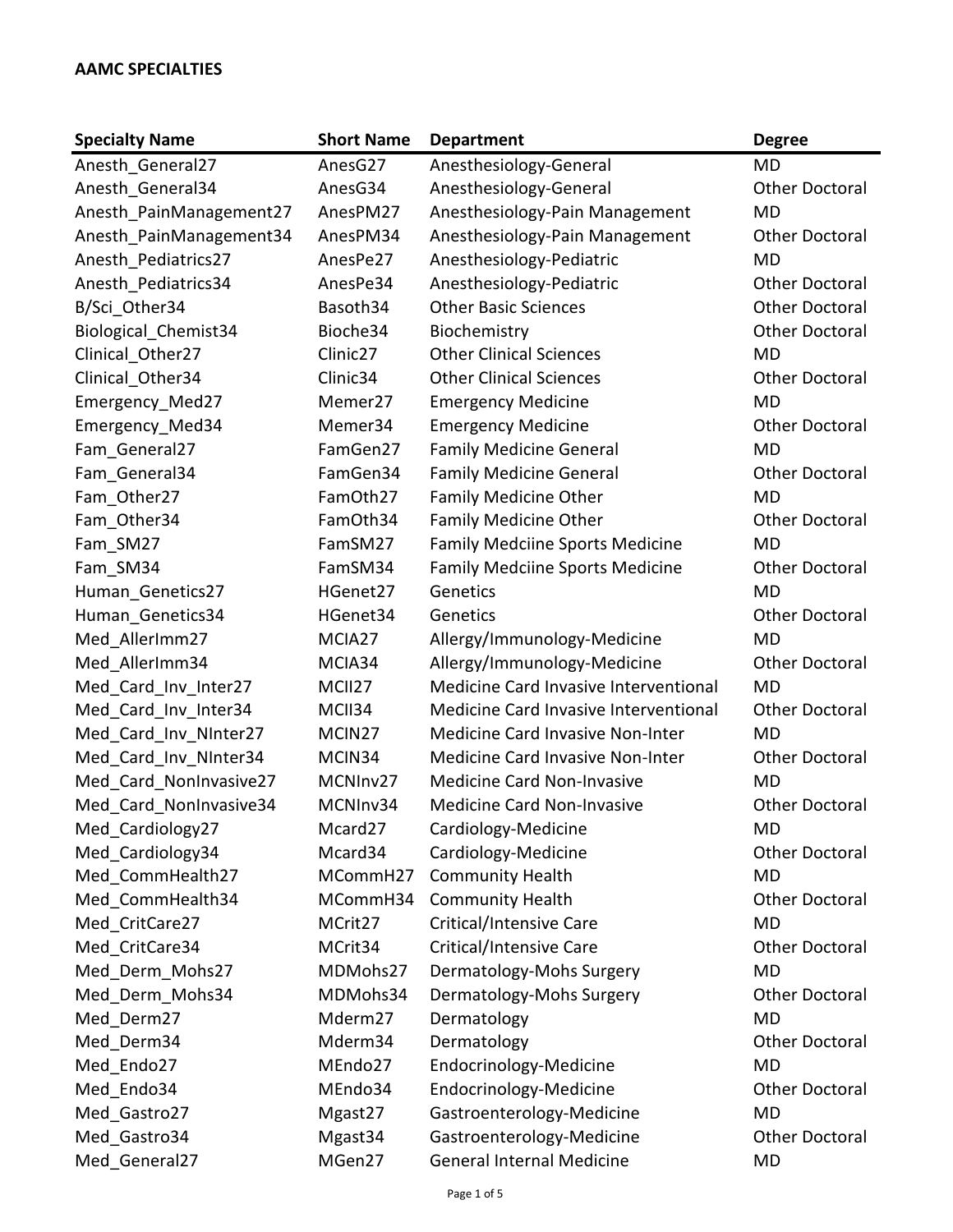| <b>Specialty Name</b>   | <b>Short Name</b>    | <b>Department</b>                  | <b>Degree</b>         |
|-------------------------|----------------------|------------------------------------|-----------------------|
| Med General34           | MGen34               | <b>General Internal Medicine</b>   | <b>Other Doctoral</b> |
| Med Geriatric27         | MGeri27              | Geriatrics-Medicine                | <b>MD</b>             |
| Med Geriatric34         | MGeri34              | Geriatrics-Medicine                | <b>Other Doctoral</b> |
| Med HemOnc27            | MHemo27              | Hematology/Oncology                | <b>MD</b>             |
| Med HemOnc34            | MHemo34              | Hematology/Oncology                | <b>Other Doctoral</b> |
| Med Hospitalist27       | MHosp27              | <b>Hospital Medicine</b>           | <b>MD</b>             |
| Med_Hospitalist34       | MHosp34              | <b>Hospital Medicine</b>           | <b>Other Doctoral</b> |
| Med InfDisease27        | MInfD27              | <b>Infectious Disease-Medicine</b> | <b>MD</b>             |
| Med InfDisease34        | MInfD34              | <b>Infectious Disease-Medicine</b> | <b>Other Doctoral</b> |
| Med_Nephrol27           | MNeph27              | Nephrology-Medicine                | <b>MD</b>             |
| Med Nephrol34           | MNeph34              | Nephrology-Medicine                | <b>Other Doctoral</b> |
| Med_Other27             | Medoth27             | <b>Other Medicine</b>              | <b>MD</b>             |
| Med Other34             | Medoth34             | <b>Other Medicine</b>              | <b>Other Doctoral</b> |
| Med Phys&Rehab27        | MRehab27             | Physical Medicine & Rehabilita     | <b>MD</b>             |
| Med_Phys&Rehab34        | MRehab34             | Physical Medicine & Rehabilita     | <b>Other Doctoral</b> |
| Med Preventive27        | Mprev27              | <b>Preventive Medicine</b>         | <b>MD</b>             |
| Med Preventive34        | Mprev34              | <b>Preventive Medicine</b>         | <b>Other Doctoral</b> |
| Med Pulmon27            | MPulm27              | Pulmonary-Medicine                 | <b>MD</b>             |
| Med Pulmon34            | MPulm34              | Pulmonary-Medicine                 | <b>Other Doctoral</b> |
| Med_Rheum27             | MRheu27              | Rheumatology-Medicine              | <b>MD</b>             |
| Med Rheum34             | MRheu34              | Rheumatology-Medicine              | <b>Other Doctoral</b> |
| Microbiol&Imm34         | Micro34              | Microbiology                       | <b>Other Doctoral</b> |
| Neruosciences_34        | NeuroS34             | Neurosciences                      | <b>Other Doctoral</b> |
| Neurology27             | Neurol <sub>27</sub> | Neurology                          | <b>MD</b>             |
| Neurology34             | Neurol34             | Neurology                          | <b>Other Doctoral</b> |
| Neurosciences27         | Neuros27             | Neurosciences                      | <b>MD</b>             |
| Nuclear Medicine27      | NucM27               | <b>Nuclear Medicine</b>            | <b>MD</b>             |
| Nuclear Medicine34      | NucM34               | <b>Nuclear Medicine</b>            | <b>Other Doctoral</b> |
| OB_Gen27                | ObGen27              | OB/GYN: General                    | MD                    |
| OB Gen34                | ObGen34              | OB/GYN: General                    | <b>Other Doctoral</b> |
| OB Gyn Onc27            | <b>OBGO27</b>        | OB/GYN: Gynecologic Oncology       | <b>MD</b>             |
| OB Gyn Onc34            | OBGO34               | OB/GYN: Gynecologic Oncology       | <b>Other Doctoral</b> |
| OB Mat&Fetal27          | OBMF27               | OB/GYN: Maternal & Fetal           | <b>MD</b>             |
| OB Mat&Fetal34          | OBMF34               | OB/GYN: Maternal & Fetal           | <b>Other Doctoral</b> |
| OB Other27              | OBoth27              | OB/GYN: Other OB/GYN               | <b>MD</b>             |
| OB Other34              | OBoth34              | OB/GYN: Other OB/GYN               | <b>Other Doctoral</b> |
| OB_Repro_Endo27         | OBRE27               | OB/GYN: Reproductive Endocrinology | <b>MD</b>             |
| OB Repro Endo34         | OBRE34               | OB/GYN: Reproductive Endocrinology | <b>Other Doctoral</b> |
| Ophthalmology34         | Ophth34              | Ophthalmology                      | <b>Other Doctoral</b> |
| Orthopaedic_SurgGen27   | OrthoG27             | <b>Ortho General</b>               | <b>MD</b>             |
| Orthopaedic SurgGen34   | OrthoG34             | <b>Ortho General</b>               | <b>Other Doctoral</b> |
| Orthopaedic SurgOther27 | OrthOt27             | Ortho Other                        | <b>MD</b>             |
| Orthopaedic SurgOther34 | OrthOt34             | Ortho Other                        | <b>Other Doctoral</b> |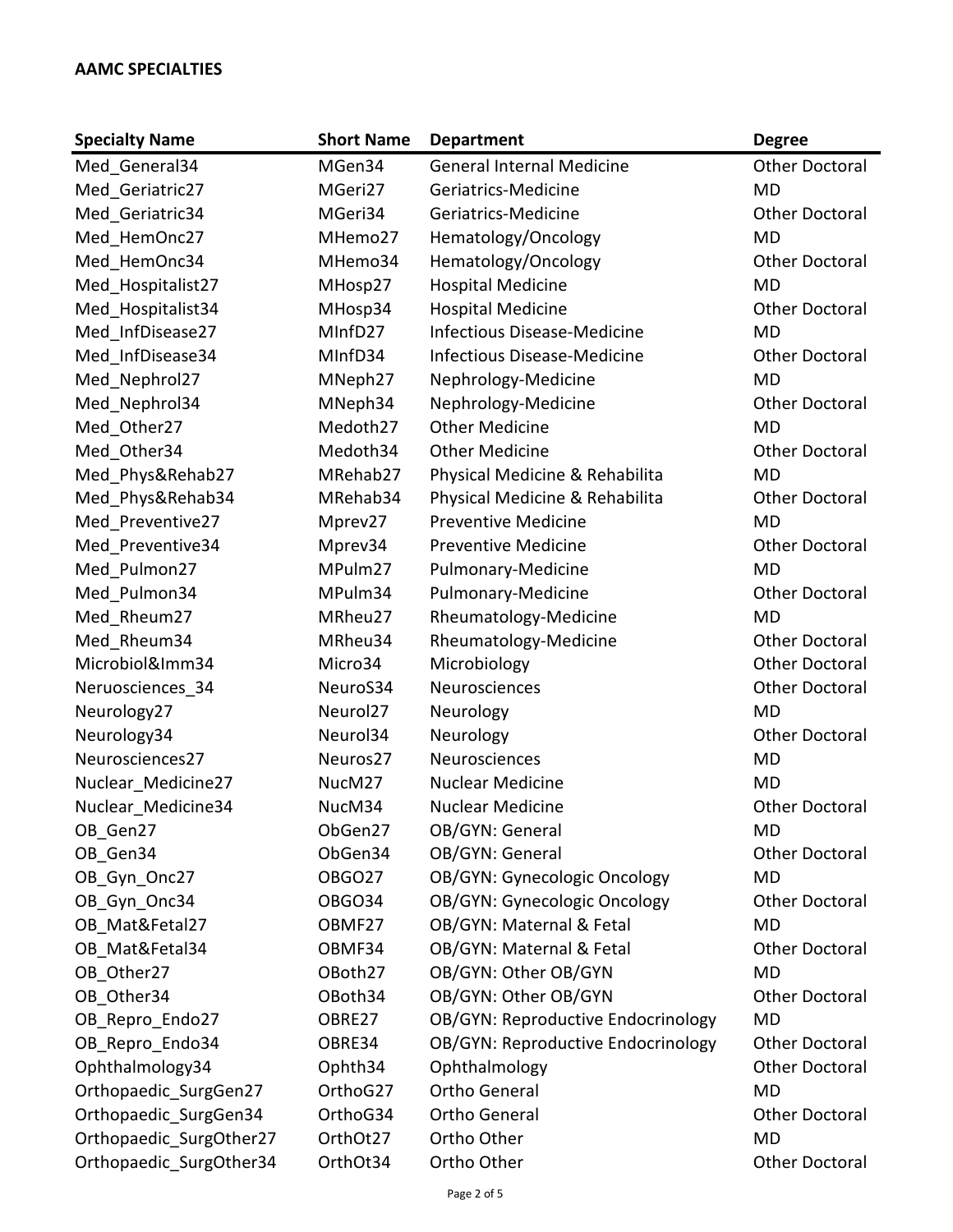| <b>Specialty Name</b> | <b>Short Name</b>   | <b>Department</b>                     | <b>Degree</b>         |
|-----------------------|---------------------|---------------------------------------|-----------------------|
| Orthopaedic_SurgSM27  | OrthSM27            | <b>Ortho Sports Medicine</b>          | <b>MD</b>             |
| Orthopaedic_SurgSM34  | OrthSM34            | <b>Ortho Sports Medicine</b>          | <b>Other Doctoral</b> |
| Pathology Anat27      | PaAnat27            | Pathology: Anatomic                   | <b>MD</b>             |
| Pathology Anat34      | PaAnat34            | Pathology: Anatomic                   | <b>Other Doctoral</b> |
| Pathology_Clin27      | PaClin27            | Pathology: Clinical                   | <b>MD</b>             |
| Pathology Clin34      | PaClin34            | Pathology: Clinical                   | <b>Other Doctoral</b> |
| Pathology_Other27     | PaOth27             | Pathology: Other Pathology            | <b>MD</b>             |
| Pathology_Other34     | PaOth34             | Pathology: Other Pathology            | <b>Other Doctoral</b> |
| Peds AdolMed27        | PAdolM27            | <b>Pediatrics Adolescent</b>          | <b>MD</b>             |
| Peds AdolMed34        | PAdolM34            | <b>Pediatrics Adolescent</b>          | <b>Other Doctoral</b> |
| Peds Allerg27         | PAlle27             | Allergy/Immunology-Pediatrics         | <b>MD</b>             |
| Peds_Allerg34         | PAlle34             | Allergy/Immunology-Pediatrics         | <b>Other Doctoral</b> |
| Peds_Cardiology27     | PCard27             | <b>Pediatric Cardiology</b>           | <b>MD</b>             |
| Peds Cardiology34     | PCard34             | <b>Pediatric Cardiology</b>           | <b>Other Doctoral</b> |
| Peds_ChildAdol27      | PChAd27             | Child & Adolescent Psychiatry         | <b>MD</b>             |
| Peds ChildAdol34      | PChAd34             | Child & Adolescent Psychiatry         | <b>Other Doctoral</b> |
| Peds CritCare27       | PCrit27             | Critical/Intensive Care-Pediatrics    | <b>MD</b>             |
| Peds_CritCare34       | PCrit34             | Critical/Intensive Care-Pediatrics    | <b>Other Doctoral</b> |
| Peds Emerg27          | PEMR27              | <b>Emergency Medicine -Pediatrics</b> | <b>MD</b>             |
| Peds_Emerg34          | PEMR34              | <b>Emergency Medicine -Pediatrics</b> | <b>Other Doctoral</b> |
| Peds_Endo27           | PEndo27             | <b>Endocrinology-Pediatrics</b>       | <b>MD</b>             |
| Peds_Endo34           | PEndo34             | <b>Endocrinology-Pediatrics</b>       | <b>Other Doctoral</b> |
| Peds Gastro27         | PGast27             | Gastroenterology-Peds.                | <b>MD</b>             |
| Peds_General27        | PGen27              | <b>General Pediatrics</b>             | <b>MD</b>             |
| Peds General34        | PGen34              | <b>General Pediatrics</b>             | <b>Other Doctoral</b> |
| Peds Genetics27       | PGene27             | Genetics-Peds.                        | <b>MD</b>             |
| Peds_Genetics34       | PGene34             | Genetics-Peds.                        | <b>Other Doctoral</b> |
| Peds_HemOnc27         | PHemo27             | Hematology/Oncology-Pediatrics        | <b>MD</b>             |
| Peds HemOnc34         | PHemo34             | Hematology/Oncology-Pediatrics        | <b>Other Doctoral</b> |
| Peds Hosp27           | PHosp27             | <b>Hospital Medicine - Peds</b>       | <b>MD</b>             |
| Peds InfDis27         | PInfD <sub>27</sub> | <b>Infectious Disease-Pediatrics</b>  | <b>MD</b>             |
| Peds InfDis34         | PInfD34             | <b>Infectious Disease-Pediatrics</b>  | <b>Other Doctoral</b> |
| Peds Neonatol27       | Pneon27             | Neonatology                           | <b>MD</b>             |
| Peds Neonatol34       | Pneon34             | Neonatology                           | <b>Other Doctoral</b> |
| Peds Nephrol27        | PNephr27            | Nephrology-Peds.                      | <b>MD</b>             |
| Peds Nephrol34        | PNephr34            | Nephrology-Peds.                      | <b>Other Doctoral</b> |
| Peds_Neurology27      | PNeur27             | Neurology-Peds.                       | <b>MD</b>             |
| Peds_Neurology34      | PNeur34             | Neurology-Peds.                       | <b>Other Doctoral</b> |
| Peds Other27          | Pedoth27            | <b>Other Pediatrics</b>               | <b>MD</b>             |
| Peds Other34          | Pedoth34            | <b>Other Pediatrics</b>               | <b>Other Doctoral</b> |
| Peds Pulmon 27        | PPulm27             | <b>Pulmonary-Pediatrics</b>           | <b>MD</b>             |
| Peds Pulmon34         | PPulm34             | <b>Pulmonary-Pediatrics</b>           | <b>Other Doctoral</b> |
| Peds Rheum27          | PRheu27             | Rheumatology-Pediatrics               | <b>MD</b>             |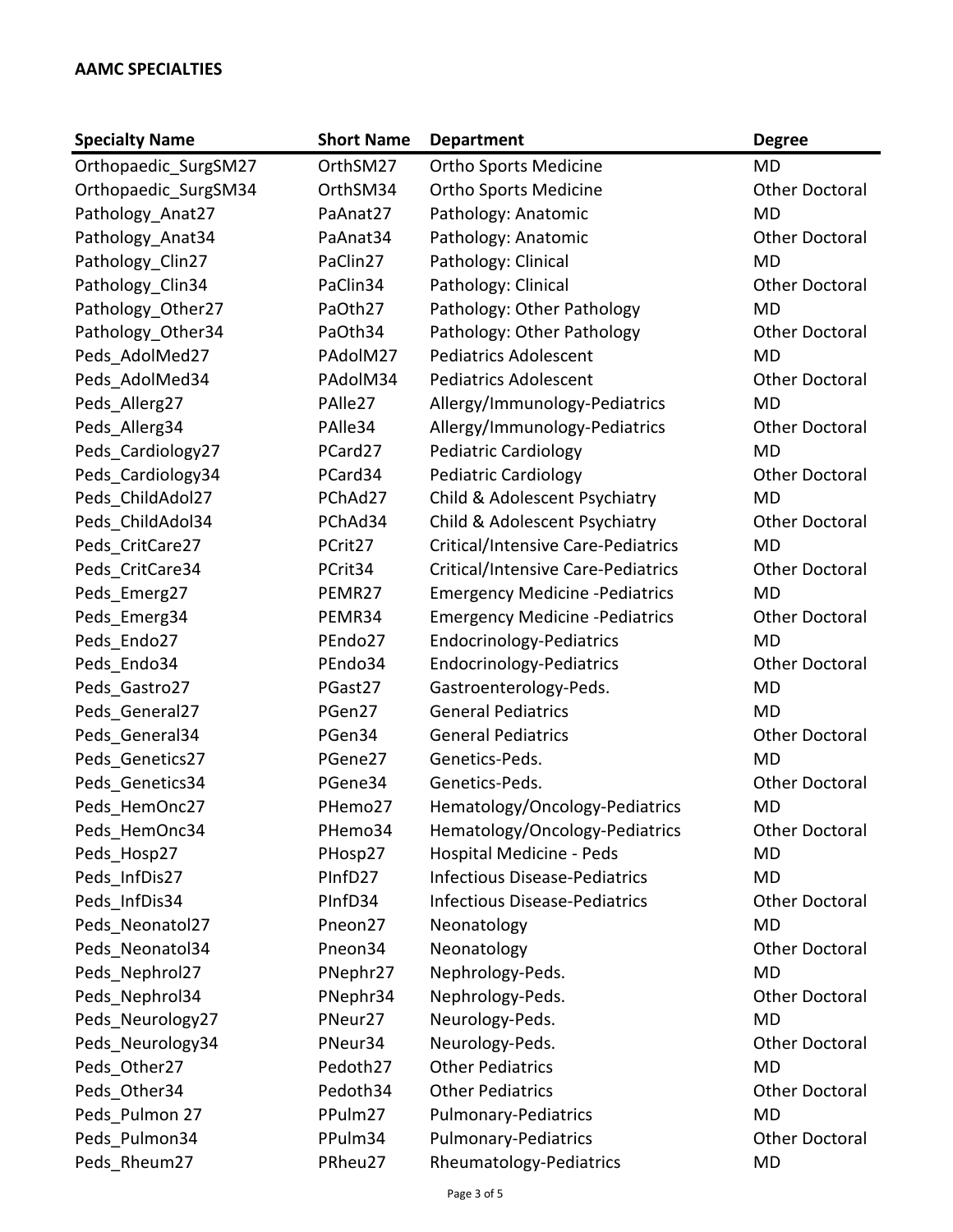| <b>Specialty Name</b> | <b>Short Name</b>    | <b>Department</b>                 | <b>Degree</b>         |
|-----------------------|----------------------|-----------------------------------|-----------------------|
| Peds_Rheum34          | PRheu34              | Rheumatology-Pediatrics           | <b>Other Doctoral</b> |
| Pharmacology27        | Pharma27             | Pharmacology                      | <b>MD</b>             |
| Pharmacology34        | Pharma34             | Pharmacology                      | <b>Other Doctoral</b> |
| Physiology34          | Physio34             | Physiology                        | <b>Other Doctoral</b> |
| Psy_ChildAdol27       | PSCA27               | Child & Adolescent Psychiatry     | <b>MD</b>             |
| Psy ChildAdol34       | PSCA34               | Child & Adolescent Psychiatry     | <b>Other Doctoral</b> |
| Psychiatry General27  | PsyGen27             | Psychiatry - General              | <b>MD</b>             |
| Psychiatry_General34  | PsyGen34             | Psychiatry - General              | <b>Other Doctoral</b> |
| Psychiatry_Other27    | PsyOth27             | Psychiatry-Other                  | <b>MD</b>             |
| Psychiatry_Other34    | PsyOth34             | Psychiatry-Other                  | <b>Other Doctoral</b> |
| Rad_Diag_Inter27      | RadInt27             | Diag Rad-Interventional           | <b>MD</b>             |
| Rad_Diag_Inter34      | RadInt34             | Diag Rad-Interventional           | <b>Other Doctoral</b> |
| Rad_Diagn_Non27       | RadioN27             | Diag Rad-Non-interventional       | <b>MD</b>             |
| Rad Diagn Non34       | RadioN34             | Diag Rad-Non-interventional       | <b>Other Doctoral</b> |
| Rad_Diagnostic27      | Radiol27             | Diag Rad                          | <b>MD</b>             |
| Rad_Diagnostic34      | Radiol34             | Diag Rad                          | <b>Other Doctoral</b> |
| Rad_Therapeutic27     | Radonc27             | <b>Radiation Oncology</b>         | <b>MD</b>             |
| Rad_Therapeutic34     | Radonc34             | <b>Radiation Oncology</b>         | <b>Other Doctoral</b> |
| Radiology_Other27     | RadO27               | <b>Other Radiology</b>            | <b>MD</b>             |
| Radiology Other34     | RadO34               | <b>Other Radiology</b>            | <b>Other Doctoral</b> |
| S/Neurosurgery27      | Sneuro27             | Neurosurgery                      | <b>MD</b>             |
| S/Neurosurgery34      | Sneuro34             | Neurosurgery                      | <b>Other Doctoral</b> |
| Surg_General27        | Sgen27               | <b>General Surgery</b>            | <b>MD</b>             |
| Surg_General34        | Sgen34               | <b>General Surgery</b>            | <b>Other Doctoral</b> |
| Surg Oncology27       | SOnc27               | <b>Surgery Oncology</b>           | <b>MD</b>             |
| Surg Oncology34       | SOnc34               | <b>Surgery Oncology</b>           | <b>Other Doctoral</b> |
| Surg_Other27          | SOther27             | <b>Other Surgery</b>              | <b>MD</b>             |
| Surg_Other34          | SOther34             | <b>Other Surgery</b>              | <b>Other Doctoral</b> |
| Surg_Otolaryng27      | S otol27             | Otolaryngology H&N                | MD                    |
| Surg_Otolaryng34      | S otol34             | Otolaryngology H&N                | <b>Other Doctoral</b> |
| Surg_Pediatrics27     | Speds27              | Pediatric Surgery                 | <b>MD</b>             |
| Surg_Pediatrics34     | Speds34              | Pediatric Surgery                 | <b>Other Doctoral</b> |
| Surg Plastic27        | Splast27             | <b>Plastic Surgery</b>            | <b>MD</b>             |
| Surg Plastic34        | Splast34             | <b>Plastic Surgery</b>            | <b>Other Doctoral</b> |
| Surg_Thor_Card27      | Sthorc27             | Thoracic & Cardiovascular Surgery | <b>MD</b>             |
| Surg Thor Card34      | Sthorc34             | Thoracic & Cardiovascular Surgery | <b>Other Doctoral</b> |
| Surg_Transplant27     | STrans27             | <b>Transplant Surgery</b>         | <b>MD</b>             |
| Surg_Transplant34     | STrans34             | <b>Transplant Surgery</b>         | <b>Other Doctoral</b> |
| Surg_Trauma27         | STrau27              | Surgery-Trauma                    | <b>MD</b>             |
| Surg_Trauma34         | STrau34              | Surgery-Trauma                    | <b>Other Doctoral</b> |
| Surg_Vascular27       | SVSC <sub>27</sub>   | <b>Vascular Surgery</b>           | <b>MD</b>             |
| Surg Vascular34       | SVSC34               | <b>Vascular Surgery</b>           | <b>Other Doctoral</b> |
| Urology27             | Urolog <sub>27</sub> | Urology                           | <b>MD</b>             |